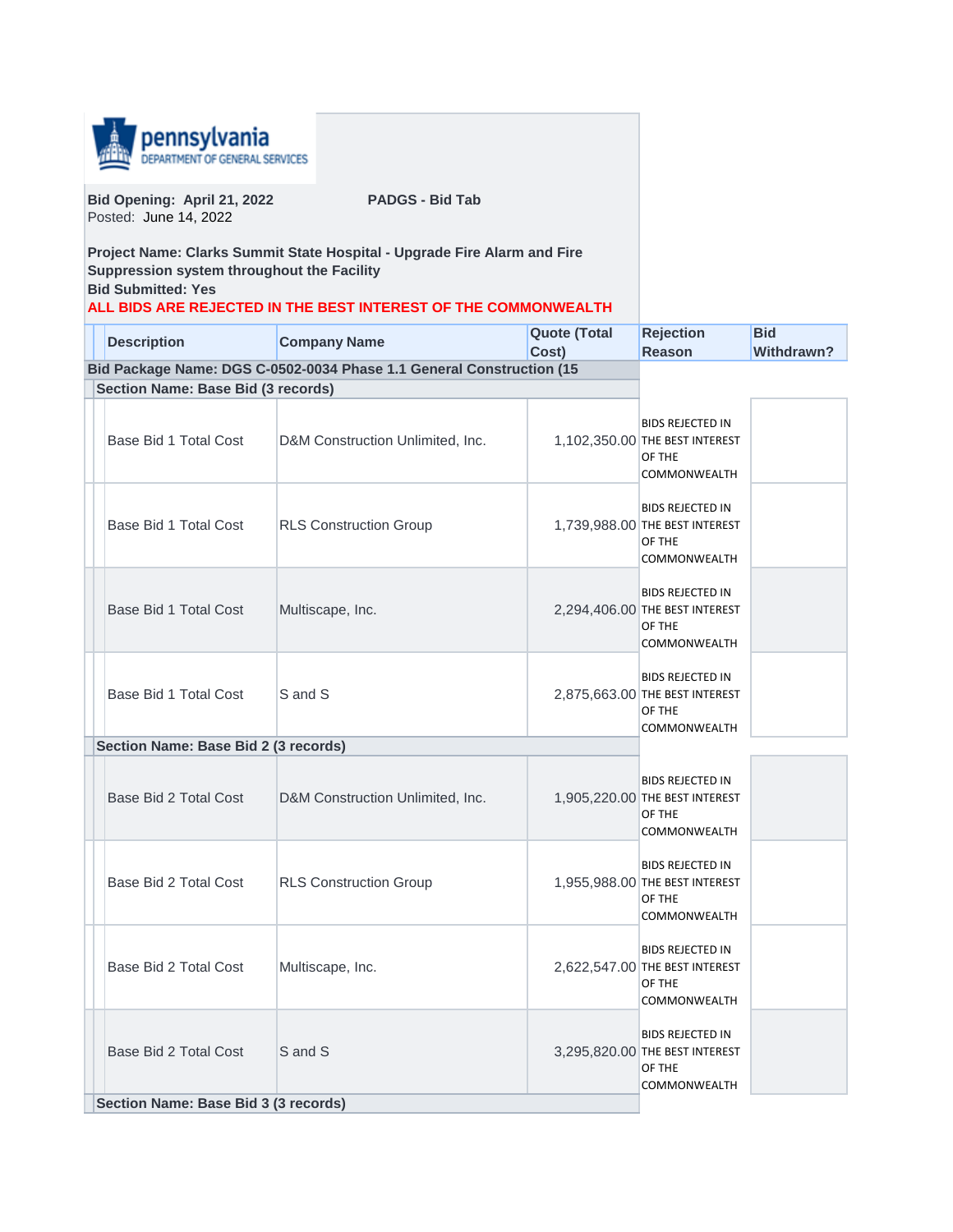| Base Bid 3 Total Cost                | <b>RLS Construction Group</b>    | <b>BIDS REJECTED IN</b><br>2,273,988.00 THE BEST INTEREST<br>OF THE<br><b>COMMONWEALTH</b> |
|--------------------------------------|----------------------------------|--------------------------------------------------------------------------------------------|
| Base Bid 3 Total Cost                | D&M Construction Unlimited, Inc. | <b>BIDS REJECTED IN</b><br>2,708,610.00 THE BEST INTEREST<br>OF THE<br><b>COMMONWEALTH</b> |
| Base Bid 3 Total Cost                | Multiscape, Inc.                 | <b>BIDS REJECTED IN</b><br>3,319,164.00 THE BEST INTEREST<br>OF THE<br><b>COMMONWEALTH</b> |
| Base Bid 3 Total Cost                | S and S                          | <b>BIDS REJECTED IN</b><br>3,730,663.00 THE BEST INTEREST<br>OF THE<br><b>COMMONWEALTH</b> |
| Section Name: Base Bid 4 (3 records) |                                  |                                                                                            |
| Base Bid 4 Total Cost                | <b>RLS Construction Group</b>    | <b>BIDS REJECTED IN</b><br>2,407,988.00 THE BEST INTEREST<br>OF THE<br>COMMONWEALTH        |
| Base Bid 4 Total Cost                | D&M Construction Unlimited, Inc. | <b>BIDS REJECTED IN</b><br>2,881,570.00 THE BEST INTEREST<br>OF THE<br>COMMONWEALTH        |
| Base Bid 4 Total Cost                | S and S                          | <b>BIDS REJECTED IN</b><br>3,485,820.00 THE BEST INTEREST<br>OF THE<br>COMMONWEALTH        |
| Base Bid 4 Total Cost                | Multiscape, Inc.                 | <b>BIDS REJECTED IN</b><br>3,548,556.00 THE BEST INTEREST<br>OF THE<br>COMMONWEALTH        |
| Section Name: Base Bid 5 (3 records) |                                  |                                                                                            |
| Base Bid 5 Total Cost                | <b>RLS Construction Group</b>    | <b>BIDS REJECTED IN</b><br>2,499,788.00 THE BEST INTEREST<br>OF THE<br>COMMONWEALTH        |
| Base Bid 5 Total Cost                | D&M Construction Unlimited, Inc. | <b>BIDS REJECTED IN</b><br>3,034,870.00 THE BEST INTEREST<br>OF THE<br>COMMONWEALTH        |
| Base Bid 5 Total Cost                | Multiscape, Inc.                 | <b>BIDS REJECTED IN</b><br>3,783,762.00 THE BEST INTEREST<br>OF THE<br>COMMONWEALTH        |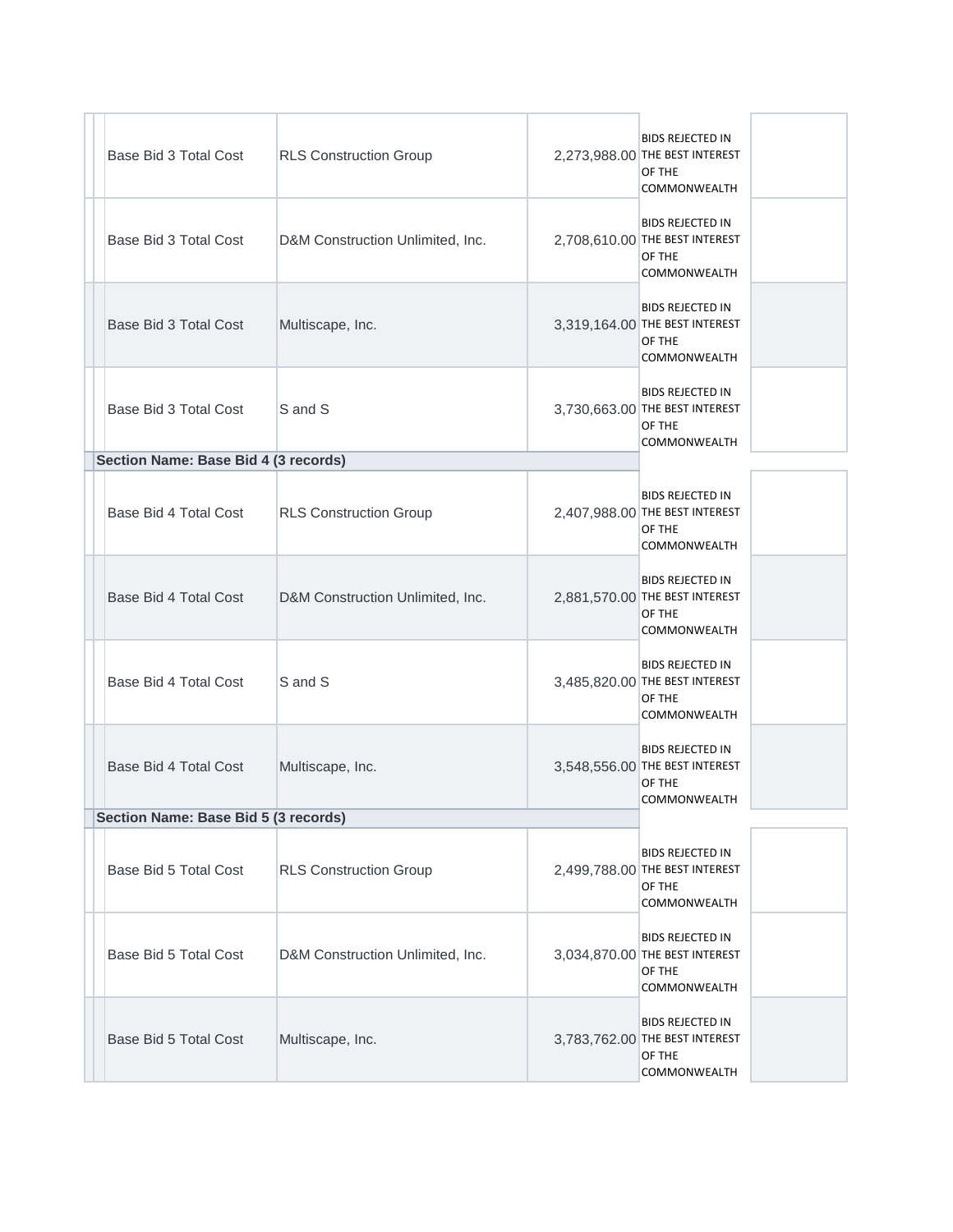| Base Bid 5 Total Cost                | S and S<br>Bid Package Name: DGS C-502-0034 Phase 1.4 Electrical Construction (40 | <b>BIDS REJECTED IN</b><br>3,920,663.00 THE BEST INTEREST<br>OF THE<br>COMMONWEALTH      |  |
|--------------------------------------|-----------------------------------------------------------------------------------|------------------------------------------------------------------------------------------|--|
| Section Name: Base Bid (8 records)   |                                                                                   |                                                                                          |  |
| Base Bid 1 Total Cost                | NORTH END ELECTRIC INC                                                            | <b>BIDS REJECTED IN</b><br>266,000.00 THE BEST INTEREST<br>OF THE<br>COMMONWEALTH        |  |
| Base Bid 1 Total Cost                | Mark Whitehead Electrical Contractor,<br>Inc.                                     | <b>BIDS REJECTED IN</b><br>284,185.00 THE BEST INTEREST<br>OF THE<br>COMMONWEALTH        |  |
| Base Bid 1 Total Cost                | Everon Electrical Contractors, Inc.                                               | <b>BIDS REJECTED IN</b><br>298,990.00 THE BEST INTEREST<br>OF THE<br><b>COMMONWEALTH</b> |  |
| Base Bid 1 Total Cost                | G.R. Noto Electrical Construction, Inc.                                           | <b>BIDS REJECTED IN</b><br>329,400.00 THE BEST INTEREST<br>OF THE<br>COMMONWEALTH        |  |
| Base Bid 1 Total Cost                | TCS Electrical co.                                                                | <b>BIDS REJECTED IN</b><br>487,100.00 THE BEST INTEREST<br>OF THE<br>COMMONWEALTH        |  |
| Base Bid 1 Total Cost                | US Solutions, Inc                                                                 | <b>BIDS REJECTED IN</b><br>511,413.00 THE BEST INTEREST<br>OF THE<br>COMMONWEALTH        |  |
| Base Bid 1 Total Cost                | JOYCE ELECTRICAL INC.                                                             | <b>BIDS REJECTED IN</b><br>730,000.00 THE BEST INTEREST<br>OF THE<br>COMMONWEALTH        |  |
| Section Name: Base Bid 2 (8 records) |                                                                                   |                                                                                          |  |
| Base Bid 2 Total Cost                | NORTH END ELECTRIC INC                                                            | <b>BIDS REJECTED IN</b><br>266,000.00 THE BEST INTEREST<br>OF THE<br>COMMONWEALTH        |  |
| Base Bid 2 Total Cost                | Mark Whitehead Electrical Contractor,<br>Inc.                                     | BIDS REJECTED IN<br>284,185.00 THE BEST INTEREST<br>OF THE<br>COMMONWEALTH               |  |
| Base Bid 2 Total Cost                | Everon Electrical Contractors, Inc.                                               | <b>BIDS REJECTED IN</b><br>298,990.00 THE BEST INTEREST<br>OF THE<br>COMMONWEALTH        |  |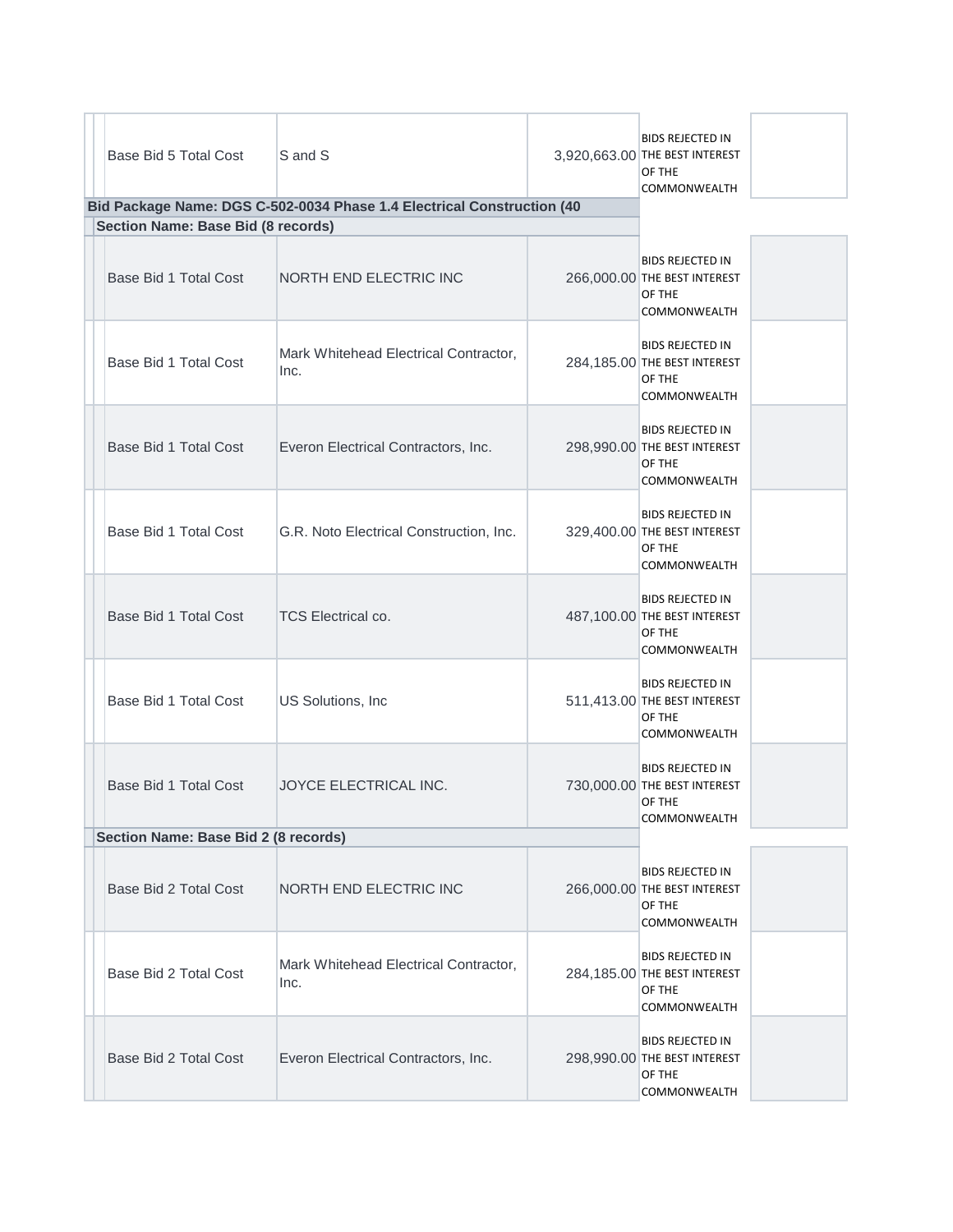| Base Bid 2 Total Cost                | G.R. Noto Electrical Construction, Inc.       | <b>BIDS REJECTED IN</b><br>329,400.00 THE BEST INTEREST<br>OF THE<br>COMMONWEALTH        |  |
|--------------------------------------|-----------------------------------------------|------------------------------------------------------------------------------------------|--|
| Base Bid 2 Total Cost                | <b>TCS Electrical co.</b>                     | <b>BIDS REJECTED IN</b><br>487,100.00 THE BEST INTEREST<br>OF THE<br>COMMONWEALTH        |  |
| Base Bid 2 Total Cost                | US Solutions, Inc.                            | <b>BIDS REJECTED IN</b><br>511,413.00 THE BEST INTEREST<br>OF THE<br>COMMONWEALTH        |  |
| Base Bid 2 Total Cost                | JOYCE ELECTRICAL INC.                         | <b>BIDS REJECTED IN</b><br>730,000.00 THE BEST INTEREST<br>OF THE<br>COMMONWEALTH        |  |
| Section Name: Base Bid 3 (8 records) |                                               |                                                                                          |  |
| Base Bid 3 Total Cost                | Mark Whitehead Electrical Contractor,<br>Inc. | <b>BIDS REJECTED IN</b><br>336,410.00 THE BEST INTEREST<br>OF THE<br>COMMONWEALTH        |  |
| Base Bid 3 Total Cost                | <b>NORTH END ELECTRIC INC</b>                 | <b>BIDS REJECTED IN</b><br>342,000.00 THE BEST INTEREST<br>OF THE<br><b>COMMONWEALTH</b> |  |
| Base Bid 3 Total Cost                | Everon Electrical Contractors, Inc.           | <b>BIDS REJECTED IN</b><br>362,932.00 THE BEST INTEREST<br>OF THE<br><b>COMMONWEALTH</b> |  |
| Base Bid 3 Total Cost                | G.R. Noto Electrical Construction, Inc.       | <b>BIDS REJECTED IN</b><br>433,400.00 THE BEST INTEREST<br>OF THE<br>COMMONWEALTH        |  |
| Base Bid 3 Total Cost                | TCS Electrical co.                            | <b>BIDS REJECTED IN</b><br>595,600.00 THE BEST INTEREST<br>OF THE<br>COMMONWEALTH        |  |
| Base Bid 3 Total Cost                | US Solutions, Inc.                            | <b>BIDS REJECTED IN</b><br>684,412.00 THE BEST INTEREST<br>OF THE<br>COMMONWEALTH        |  |
| Base Bid 3 Total Cost                | JOYCE ELECTRICAL INC.                         | <b>BIDS REJECTED IN</b><br>984,000.00 THE BEST INTEREST<br>OF THE<br>COMMONWEALTH        |  |
| Section Name: Base Bid 4 (8 records) |                                               |                                                                                          |  |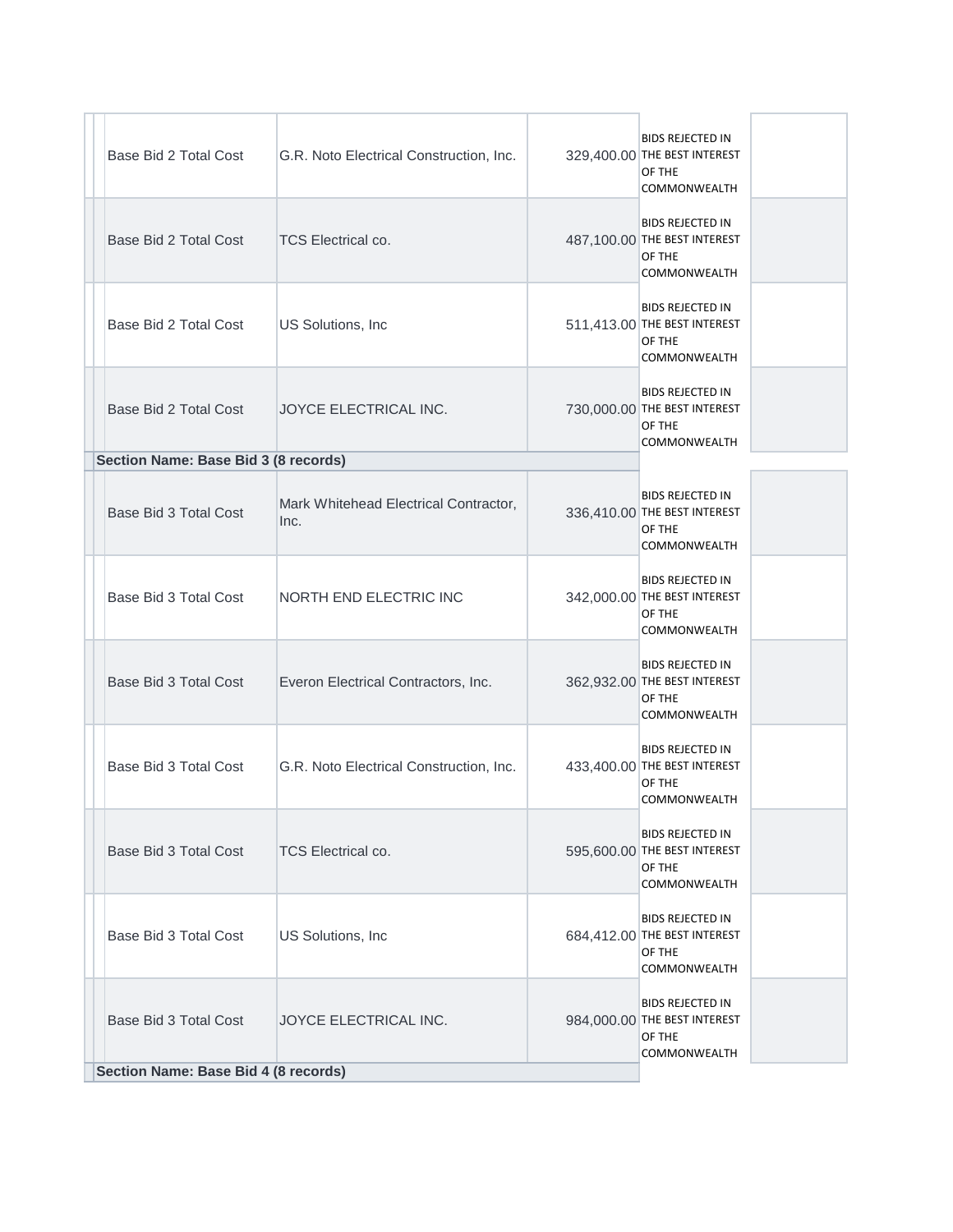| Base Bid 4 Total Cost                | Mark Whitehead Electrical Contractor,<br>Inc. | <b>BIDS REJECTED IN</b><br>336,410.00 THE BEST INTEREST<br>OF THE<br><b>COMMONWEALTH</b> |
|--------------------------------------|-----------------------------------------------|------------------------------------------------------------------------------------------|
| Base Bid 4 Total Cost                | NORTH END ELECTRIC INC                        | <b>BIDS REJECTED IN</b><br>342,000.00 THE BEST INTEREST<br>OF THE<br>COMMONWEALTH        |
| Base Bid 4 Total Cost                | Everon Electrical Contractors, Inc.           | <b>BIDS REJECTED IN</b><br>362,932.00 THE BEST INTEREST<br>OF THE<br>COMMONWEALTH        |
| Base Bid 4 Total Cost                | G.R. Noto Electrical Construction, Inc.       | <b>BIDS REJECTED IN</b><br>433,400.00 THE BEST INTEREST<br>OF THE<br><b>COMMONWEALTH</b> |
| Base Bid 4 Total Cost                | <b>TCS Electrical co.</b>                     | <b>BIDS REJECTED IN</b><br>595,600.00 THE BEST INTEREST<br>OF THE<br>COMMONWEALTH        |
| Base Bid 4 Total Cost                | US Solutions, Inc                             | <b>BIDS REJECTED IN</b><br>684,412.00 THE BEST INTEREST<br>OF THE<br>COMMONWEALTH        |
| <b>Base Bid 4 Total Cost</b>         | <b>JOYCE ELECTRICAL INC.</b>                  | <b>BIDS REJECTED IN</b><br>984,000.00 THE BEST INTEREST<br>OF THE<br>COMMONWEALTH        |
| Section Name: Base Bid 5 (8 records) |                                               |                                                                                          |
| Base Bid 5 Total Cost                | Mark Whitehead Electrical Contractor,<br>Inc. | <b>BIDS REJECTED IN</b><br>336,410.00 THE BEST INTEREST<br>OF THE<br>COMMONWEALTH        |
| Base Bid 5 Total Cost                | NORTH END ELECTRIC INC                        | <b>BIDS REJECTED IN</b><br>342,000.00 THE BEST INTEREST<br>OF THE<br>COMMONWEALTH        |
| Base Bid 5 Total Cost                | Everon Electrical Contractors, Inc.           | <b>BIDS REJECTED IN</b><br>362,932.00 THE BEST INTEREST<br>OF THE<br>COMMONWEALTH        |
| Base Bid 5 Total Cost                | G.R. Noto Electrical Construction, Inc.       | <b>BIDS REJECTED IN</b><br>433,400.00 THE BEST INTEREST<br>OF THE<br>COMMONWEALTH        |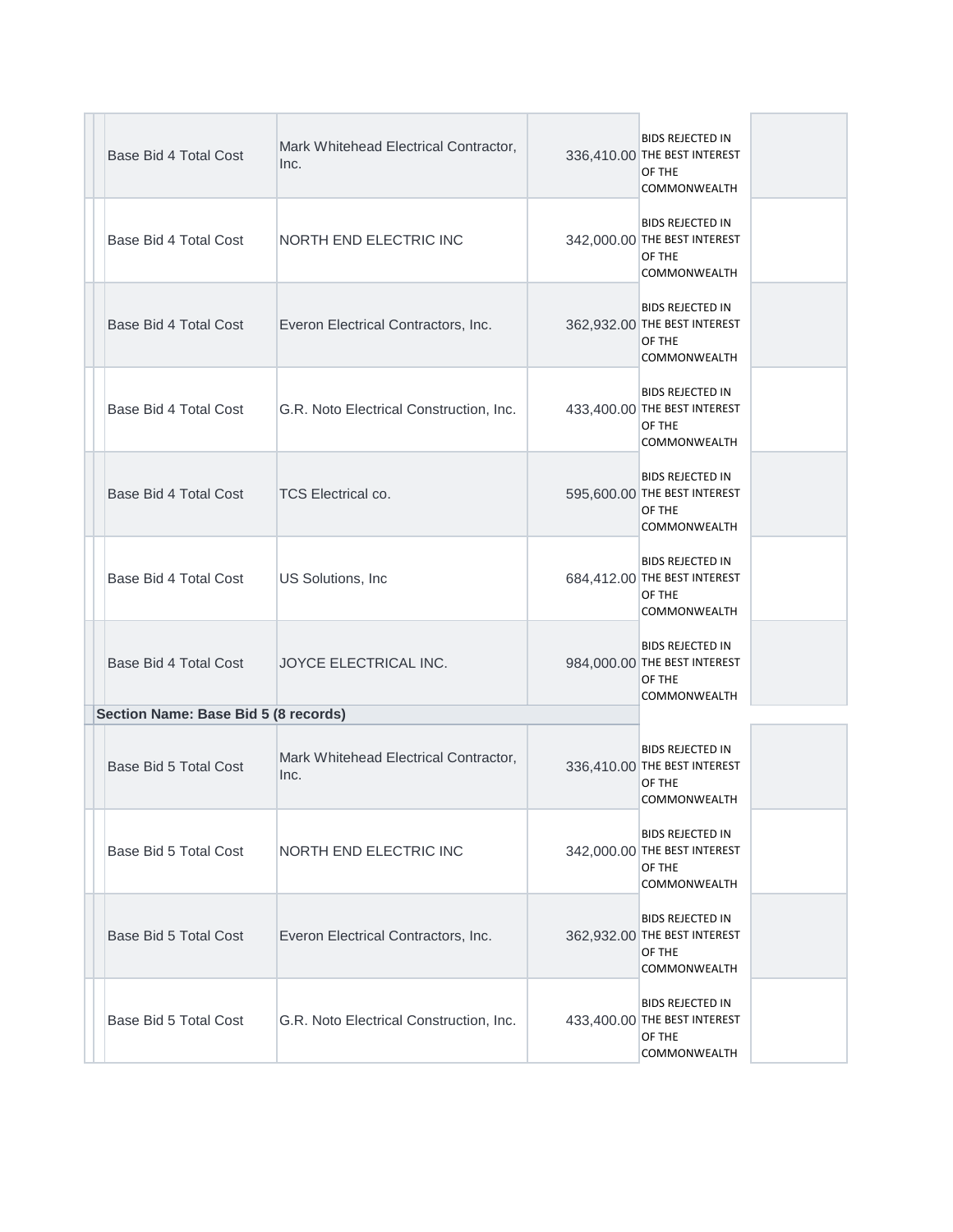| Base Bid 5 Total Cost                | <b>TCS Electrical co.</b>                                                    |  | <b>BIDS REJECTED IN</b><br>595,600.00 THE BEST INTEREST<br>OF THE<br><b>COMMONWEALTH</b>   |
|--------------------------------------|------------------------------------------------------------------------------|--|--------------------------------------------------------------------------------------------|
| Base Bid 5 Total Cost                | US Solutions, Inc.                                                           |  | <b>BIDS REJECTED IN</b><br>684,412.00 THE BEST INTEREST<br>OF THE<br>COMMONWEALTH          |
| Base Bid 5 Total Cost                | JOYCE ELECTRICAL INC.                                                        |  | <b>BIDS REJECTED IN</b><br>984,000.00 THE BEST INTEREST<br>OF THE<br>COMMONWEALTH          |
|                                      | Bid Package Name: DGS C-0502-0034 Phase 1.5 Fire Protection Construction (10 |  |                                                                                            |
| Section Name: Base Bid (2 records)   |                                                                              |  |                                                                                            |
| Base Bid 1 Total Cost                | Beach Lake Sprinkler                                                         |  | <b>BIDS REJECTED IN</b><br>1,376,000.00 THE BEST INTEREST<br>OF THE<br><b>COMMONWEALTH</b> |
| Base Bid 1 Total Cost                | Triangle Fire Protection, Inc.                                               |  | <b>BIDS REJECTED IN</b><br>1,879,650.00 THE BEST INTEREST<br>OF THE<br>COMMONWEALTH        |
| Section Name: Base Bid 2 (2 records) |                                                                              |  |                                                                                            |
| Base Bid 2 Total Cost                | Beach Lake Sprinkler                                                         |  | <b>BIDS REJECTED IN</b><br>1,376,000.00 THE BEST INTEREST<br>OF THE<br>COMMONWEALTH        |
| Base Bid 2 Total Cost                | Triangle Fire Protection, Inc.                                               |  | <b>BIDS REJECTED IN</b><br>1,879,650.00 THE BEST INTEREST<br>OF THE<br>COMMONWEALTH        |
| Section Name: Base Bid 3 (2 records) |                                                                              |  |                                                                                            |
| Base Bid 3 Total Cost                | Beach Lake Sprinkler                                                         |  | <b>BIDS REJECTED IN</b><br>1,376,000.00 THE BEST INTEREST<br>OF THE<br>COMMONWEALTH        |
| Base Bid 3 Total Cost                | Triangle Fire Protection, Inc.                                               |  | <b>BIDS REJECTED IN</b><br>1,879,650.00 THE BEST INTEREST<br>OF THE<br>COMMONWEALTH        |
| Section Name: Base Bid 4 (2 records) |                                                                              |  |                                                                                            |
| Base Bid 4 Total Cost                | Beach Lake Sprinkler                                                         |  | <b>BIDS REJECTED IN</b><br>1,376,000.00 THE BEST INTEREST<br>OF THE<br>COMMONWEALTH        |